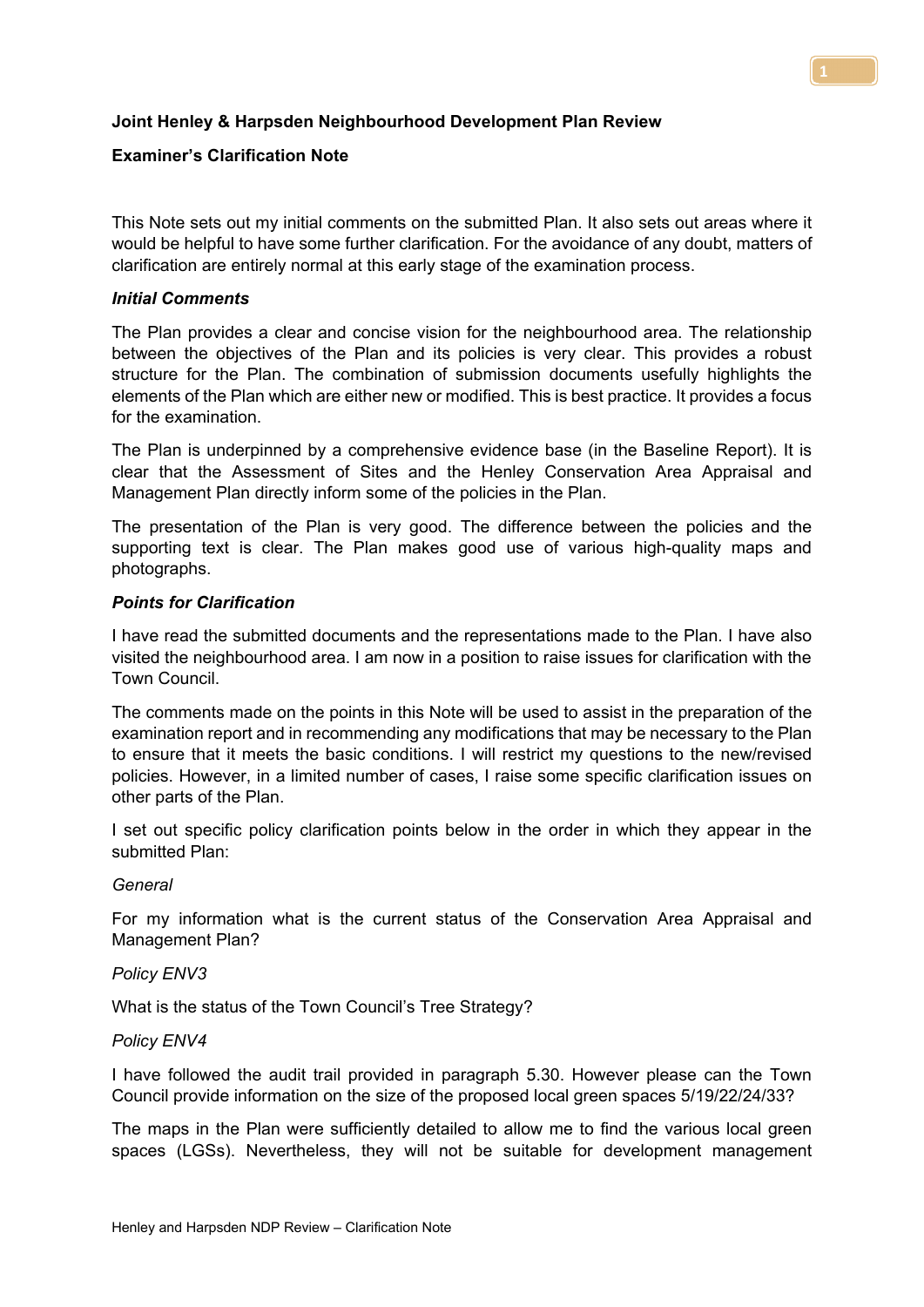purposes within the Plan period. I will be recommending that more detailed maps are included in any 'made' Plan similar in scale to those included in the Local Green Space Methodology.

In relation to proposed LGS 19 (Gillotts Wood) I saw that the proposed green space was part of a more extensive wooded area. I also saw that the Gillott School boundary fence ran through the wider area. For my clarity, please can the Town Council advise whether the proposed LGS is wholly within the Gillotts School site?

### *Policies SD1 a/b*

These policies address important issues. However, they read a mission statements or ambition rather than as land use policies.

Please can the Town Council explain its thinking for the policies?

## *Policy SD3*

This is an excellent policy. It is based on research and evidence. It is a first-class local response to Section 12 of NPPF 2021

## *Policy H1*

The proposed policy reads more as a process than as a policy.

Please can the Town Council expand on its approach to the policy in general and how it adds value to the site-specific policies in particular?

## *Policies E2/E3*

Both policies are affected by the changes made to the Use Classes Order in 2021. I will be recommending modifications to take account of this matter.

#### *Policy E4*

I recognise that the policy is unchanged. However, it remains an important policy. Several opportunities for this type of development have already been taken. Others which may come forward in the future will contribute to sustainable development. The policy reinforces the importance of making the best use of land and buildings in the town.

#### *Policy T2*

This is a good policy. During the visit I saw the extent to which the existing network provided good accessibility especially in the built-up area.

#### *Policy T4*

The policy takes a good approach.

Could the specific approach in Part B become quickly outdated as technology moves on?

#### *Policy T6*

To what extent do parts A-C of the policy add any distinctive value to the approach already taken in national and local policies?

Is part D of the policy expecting a developer to undertake an assessment of the capacity of the residual car parking in the town to accommodate the town's overall parking needs? If so, would this approach be practicable?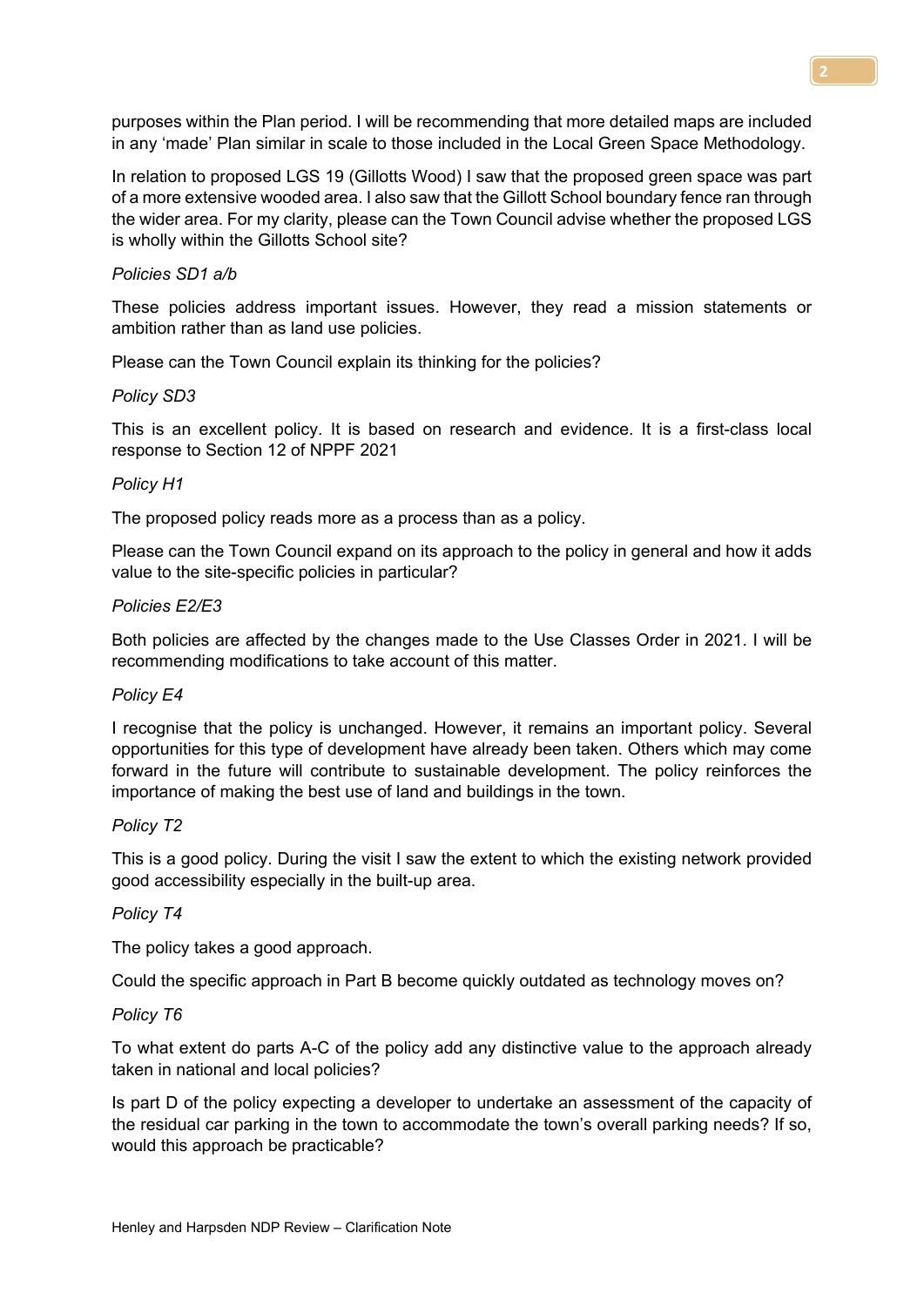## *Policy DS1*

The table in the policy helpfully explains how sites in the 'made' Plan (A1, C, E, F, J and X) are carried forward into the review of the Plan.

## *General question*

Plainly the six sites have not been developed so far. I have looked at the updated details in the AECOM site assessment reports.

What assurances do the Town Council have that the sites are available and deliverable within the Plan period? A response which relies on information from landowners/developers/ third parties (in whole or in part) would be acceptable.

#### *Site M1*

The proposed site M1 will supply a significant amount of the additional proposed new housing in the neighbourhood area. It has also raised a series of representations from the development industry on the site-selection process. The Topic Paper makes three important statements about the site as follows:

- *It is considered that the public benefit provided through this scheme would outweigh harm to the Area of Outstanding Natural Beauty (AONB).*
- *The landscape sensitivity is influenced by the new housing being built on the existing allocation Site M: Highlands Farm.*
- *(The site) is in conformity with South Oxfordshire Local Plan 2011 (saved policies) Policy H4 as the site (once the wider side construction is complete) is within the builtup area.*

Please can the Town Council expand on its approach to these matters?

Is the third point still relevant now that the South Oxfordshire Local Plan has been adopted?

Various components of the Plan comment about the relationship between the development of Site M (to the immediate south) and its former uses. They also relate to the rationale behind the allocation of Site M in the made Plan. Please can the Town Council provide information about the nature of the former employment and agricultural uses that existed on Site M at that time?

#### *Site C*

I acknowledge proposed housing site at Gillotts School in the Plan remains unchanged from the 'made' Plan. Nevertheless, I can see in the second addendum to the AECOM Site Assessments that there is a degree of commentary both on the proposed access arrangements to the site, and on the environmental implications of those arrangements.

Has any further assessment work been undertaken on the access issue since that report was produced in August 2021?